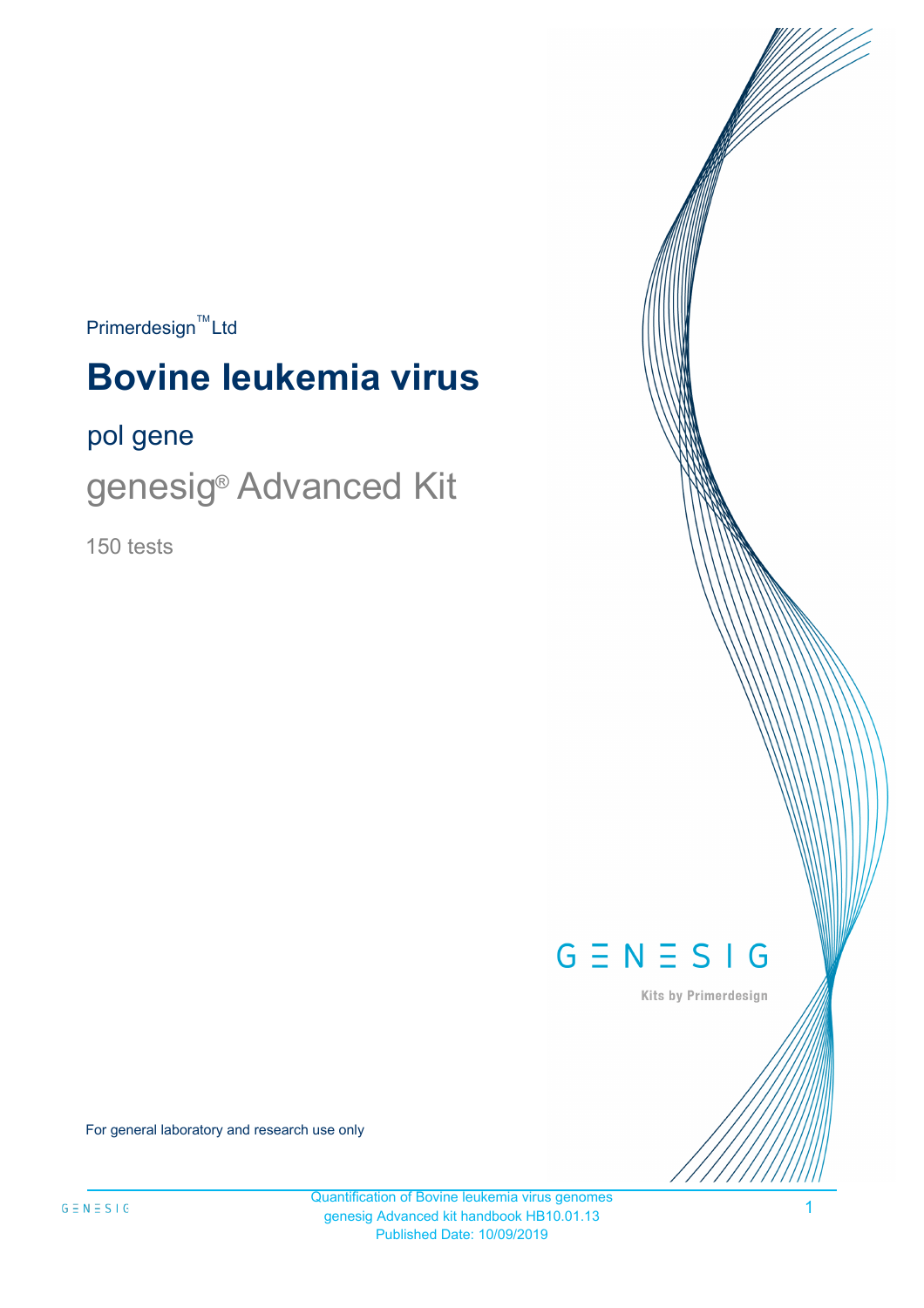### Introduction to Bovine leukemia virus

Bovine Leukemia Virus (BLV) is a retrovirus of the Deltaretrovirus genus. It has a singlestranded RNA genome which encodes a DNA intermediate that is inserted into the host DNA. This intermediate contains an oncogene that encodes the Tax protein, which when deregulated, can lead to Leukemia.

Infection with BLV can cause a mononucleosis-like disease which may develop into a B-cell leukemia called enzootic bovine leukosis with symptoms including ill health and weakness as tumors spread throughout the body. BLV can be transmitted between animals by any procedure that involves contact with contaminated blood; this includes ear tagging and vaccination. Transmission from cow to calf via milk accounts for a relatively small proportion of infections.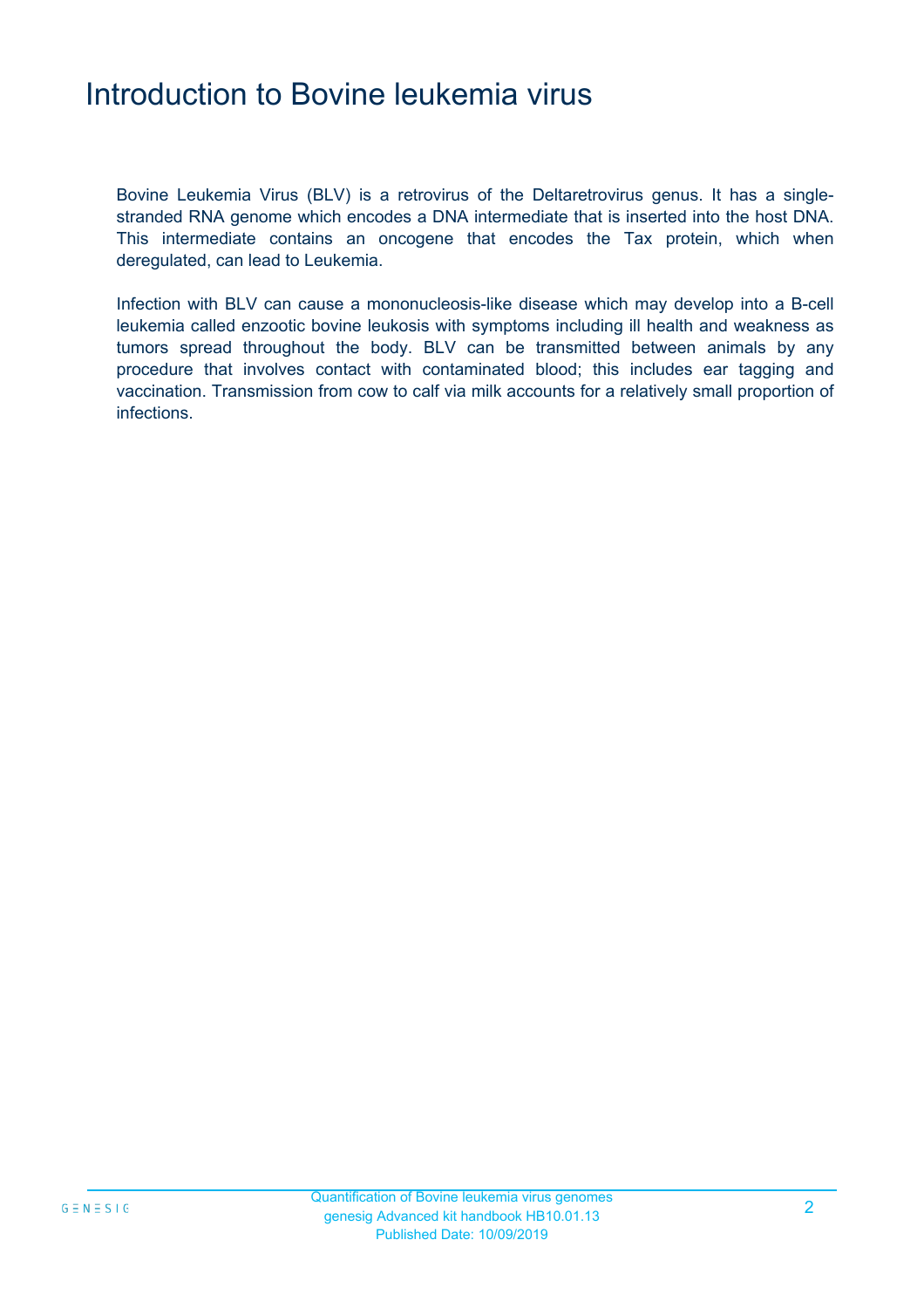## **Specificity**

The Primerdesign genesig Kit for Bovine leukemia virus (BLV) genomes is designed for the in vitro quantification of BLV genomes. The kit is designed to have a broad detection profile. Specifically, the primers represent 100% homology with over 95% of the NCBI database reference sequences available at the time of design.

The dynamics of genetic variation means that new sequence information may become available after the initial design. Primerdesign periodically reviews the detection profiles of our kits and when required releases new versions.

The primers have 100% homology with >95% of available reference sequences in the NCBI database at the time of design. Primerdesign take steps to ensure our kits have a broad quantification profile however genetic variation exists and new sequence information may only become available after initial design

If you require further information, or have a specific question about the detection profile of this kit then please send an e.mail to enquiry@primerdesign.co.uk and our bioinformatics team will answer your question.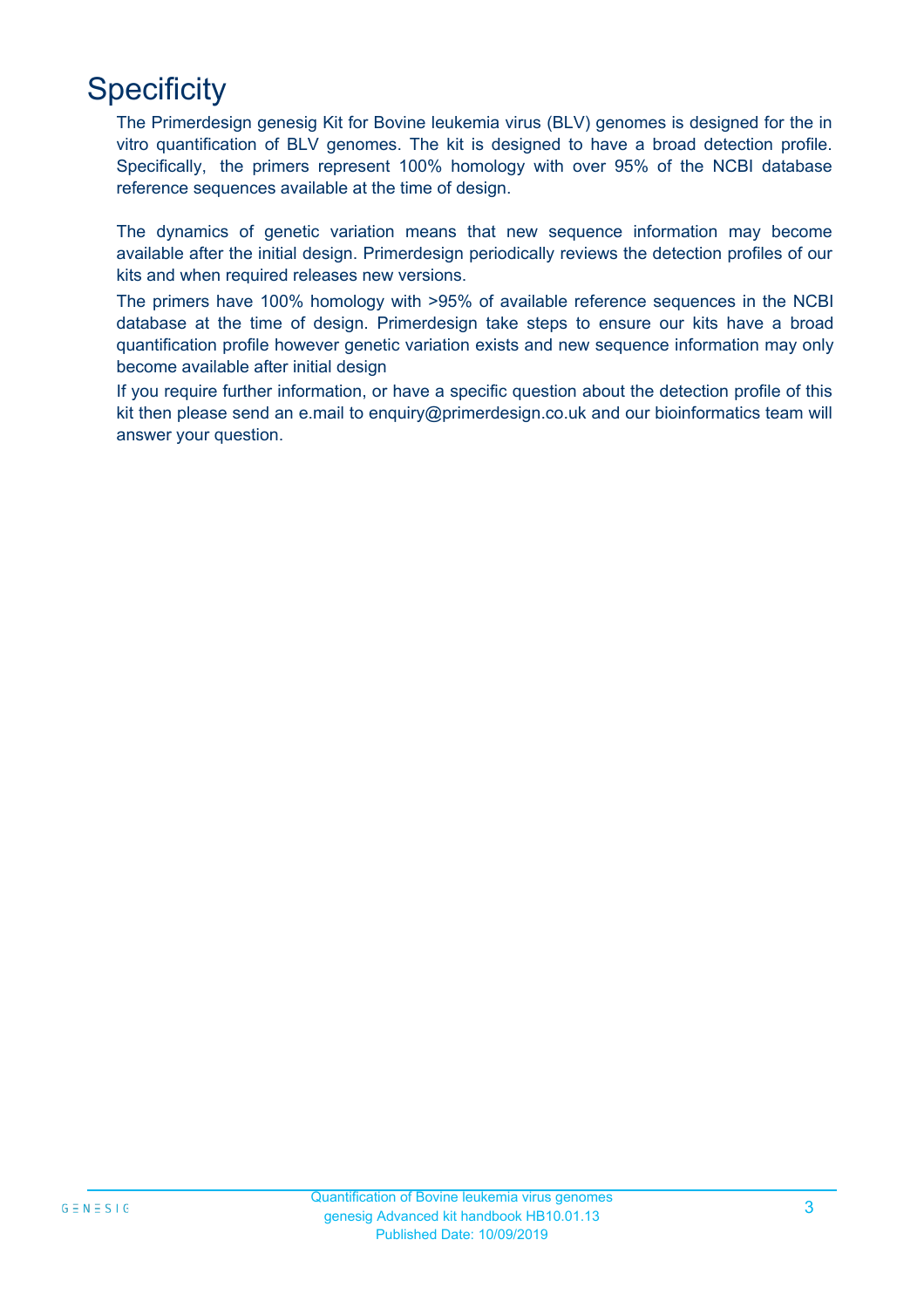### **Kit contents**

- **BLV specific primer/probe mix (150 reactions BROWN) FAM labelled**
- **BLV positive control template (for Standard curve RED)**
- **Internal extraction control primer/probe mix (150 reactions BROWN) VIC labelled as standard**
- **Internal extraction control RNA (150 reactions BLUE)**
- **Endogenous control primer/probe mix (150 reactions BROWN) FAM labelled**
- **RNase/DNase free water (WHITE) for resuspension of primer/probe mixes**
- **Template preparation buffer (YELLOW) for resuspension of internal control template, positive control template and standard curve preparation**

## **Reagents and equipment to be supplied by the user**

#### **Real-time PCR Instrument**

#### **Extraction kit**

This kit is recommended for use with genesig Easy DNA/RNA Extraction kit. However, it is designed to work well with all processes that yield high quality RNA and DNA with minimal PCR inhibitors.

### **oasigTM lyophilised OneStep or Precision**®**PLUS OneStep 2X RT-qPCR Master Mix**

Contains complete OneStep RT-qPCR master mix

**Pipettors and Tips**

**Vortex and centrifuge**

#### **Thin walled 1.5 ml PCR reaction tubes**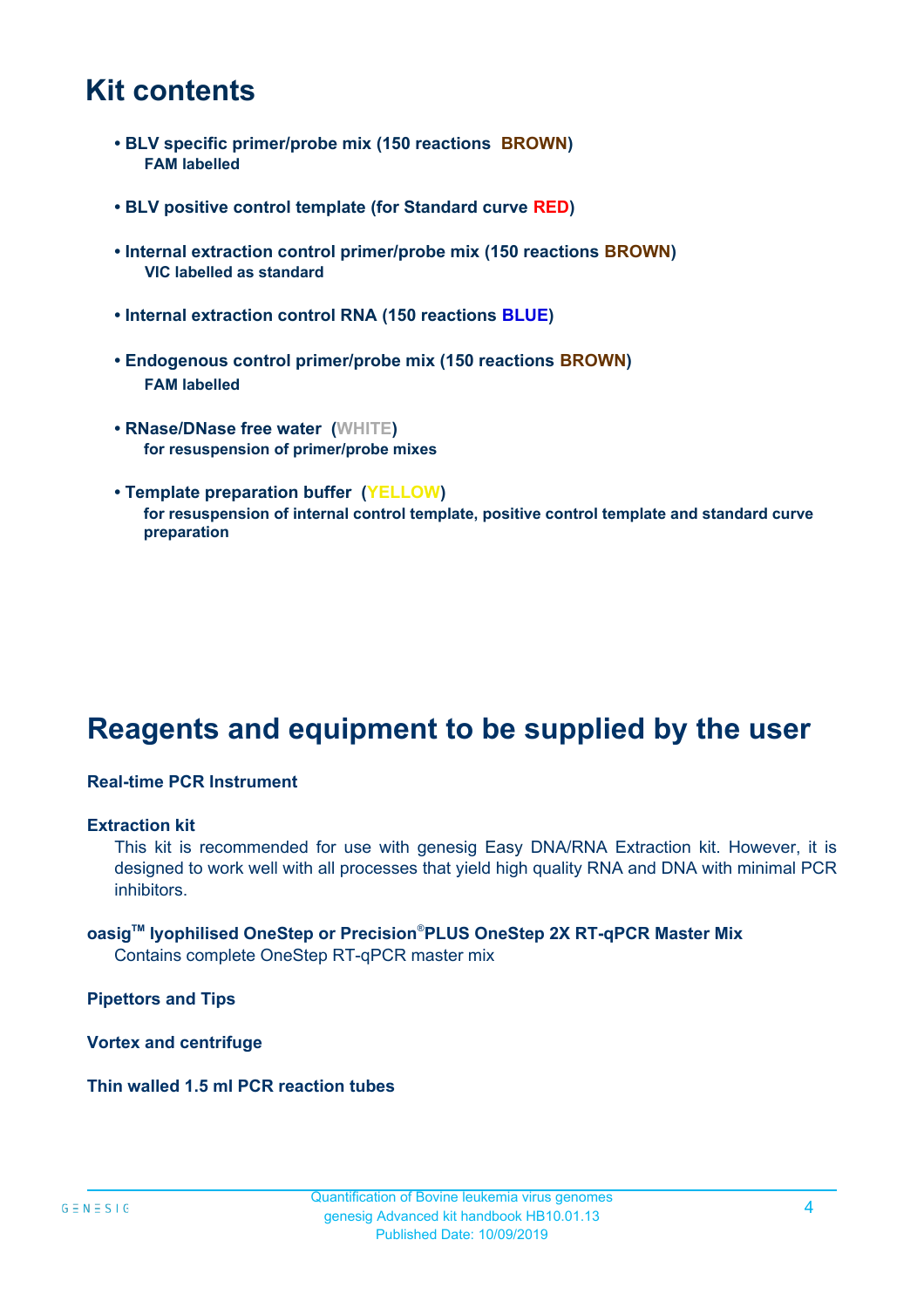### Kit storage and stability

This kit is stable at room temperature but should be stored at -20ºC on arrival. Once the lyophilised components have been resuspended they should not be exposed to temperatures above -20°C for longer than 30 minutes at a time and unnecessary repeated freeze/thawing should be avoided. The kit is stable for six months from the date of resuspension under these circumstances.

If a standard curve dilution series is prepared this can be stored frozen for an extended period. If you see any degradation in this serial dilution a fresh standard curve can be prepared from the positive control.

Primerdesign does not recommend using the kit after the expiry date stated on the pack.

### Suitable sample material

All kinds of sample material suited for PCR amplification can be used. Please ensure the samples are suitable in terms of purity, concentration, and RNA/DNA integrity (An internal PCR control is supplied to test for non specific PCR inhibitors). Always run at least one negative control with the samples. To prepare a negative-control, replace the template RNA sample with RNase/DNase free water.

### Dynamic range of test

Under optimal PCR conditions genesig BLV detection kits have very high priming efficiencies of >90% and can detect less than 100 copies of target template.

## Notices and disclaimers

This product is developed, designed and sold for research purposes only. It is not intended for human diagnostic or drug purposes or to be administered to humans unless clearly expressed for that purpose by the Food and Drug Administration in the USA or the appropriate regulatory authorities in the country of use. During the warranty period Primerdesign genesig detection kits allow precise and reproducible data recovery combined with excellent sensitivity. For data obtained by violation to the general GLP guidelines and the manufacturer's recommendations the right to claim under guarantee is expired. PCR is a proprietary technology covered by several US and foreign patents. These patents are owned by Roche Molecular Systems Inc. and have been sub-licensed by PE Corporation in certain fields. Depending on your specific application you may need a license from Roche or PE to practice PCR. Additional information on purchasing licenses to practice the PCR process may be obtained by contacting the Director of Licensing at Roche Molecular Systems, 1145 Atlantic Avenue, Alameda, CA 94501 or Applied Biosystems business group of the Applera Corporation, 850 Lincoln Centre Drive, Foster City, CA 94404. In addition, the 5' nuclease assay and other homogeneous amplification methods used in connection with the PCR process may be covered by U.S. Patents 5,210,015 and 5,487,972, owned by Roche Molecular Systems, Inc, and by U.S. Patent 5,538,848, owned by The Perkin-Elmer Corporation.

## **Trademarks**

Primerdesign™ is a trademark of Primerdesign Ltd.

genesig® is a registered trademark of Primerdesign Ltd.

The PCR process is covered by US Patents 4,683,195, and 4,683,202 and foreign equivalents owned by Hoffmann-La Roche AG. BI, ABI PRISM® GeneAmp® and MicroAmp® are registered trademarks of the Applera Genomics (Applied Biosystems Corporation). BIOMEK® is a registered trademark of Beckman Instruments, Inc.; iCycler™ is a registered trademark of Bio-Rad Laboratories, Rotor-Gene is a trademark of Corbett Research. LightCycler™ is a registered trademark of the Idaho Technology Inc. GeneAmp®, TaqMan® and AmpliTaqGold® are registered trademarks of Roche Molecular Systems, Inc., The purchase of the Primerdesign ™ reagents cannot be construed as an authorization or implicit license to practice PCR under any patents held by Hoffmann-LaRoche Inc.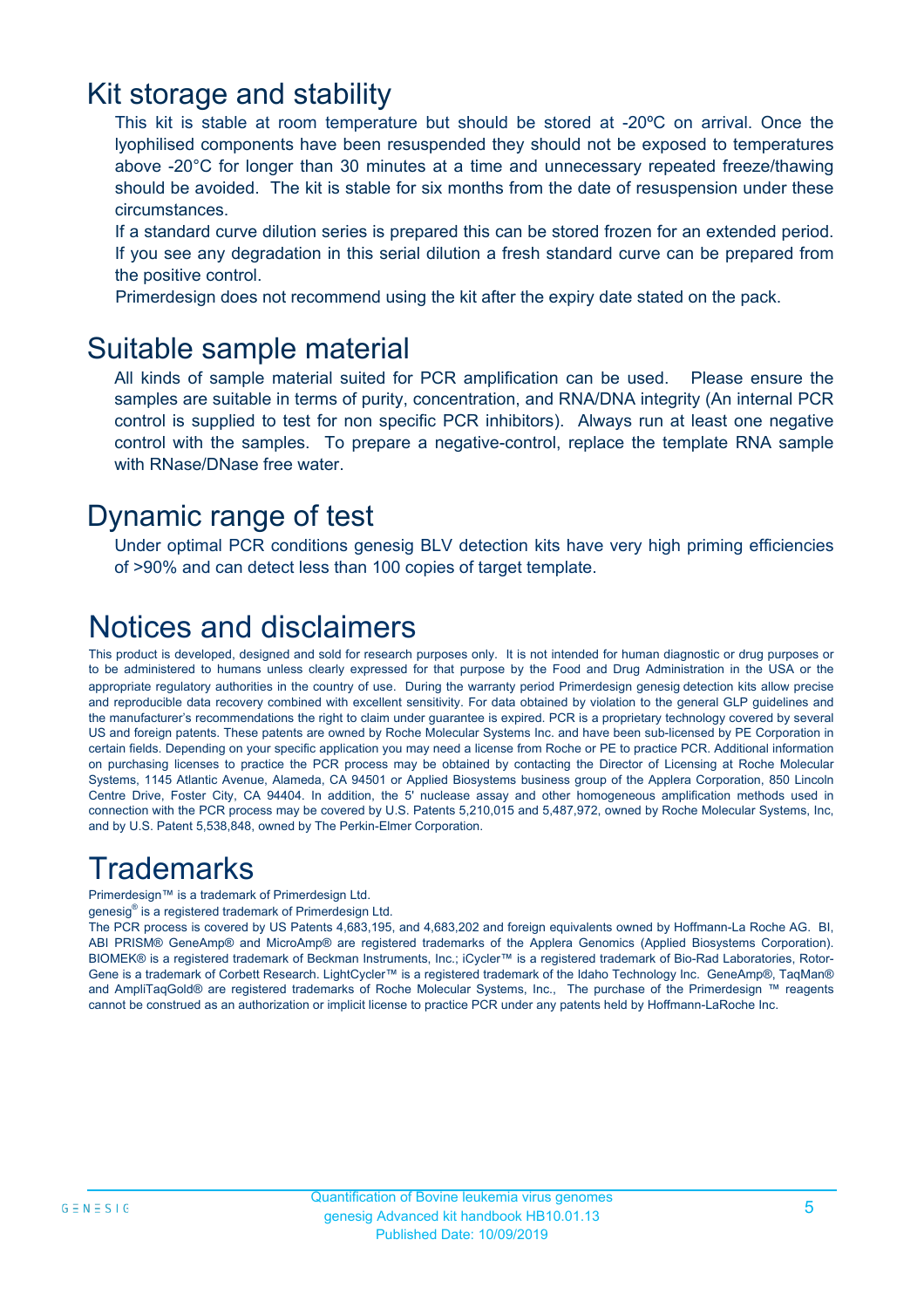## **Principles of the test**

#### **Real-time PCR**

A BLV specific primer and probe mix is provided and this can be detected through the FAM channel.

The primer and probe mix provided exploits the so-called TaqMan® principle. During PCR amplification, forward and reverse primers hybridize to the BLV cDNA. A fluorogenic probe is included in the same reaction mixture which consists of a DNA probe labeled with a 5`-dye and a 3`-quencher. During PCR amplification, the probe is cleaved and the reporter dye and quencher are separated. The resulting increase in fluorescence can be detected on a range of qPCR platforms.

#### **Positive control**

For copy number determination and as a positive control for the PCR set up, the kit contains a positive control template.

This can be used to generate a standard curve of BLV copy number / Cq value. Alternatively the positive control can be used at a single dilution where full quantitative analysis of the samples is not required. Each time the kit is used, at least one positive control reaction must be included in the run. A positive result indicates that the primers and probes for detecting the target BLV gene worked properly in that particular experimental scenario. If a negative result is obtained the test results are invalid and must be repeated. Care should be taken to ensure that the positive control does not contaminate any other kit component which would lead to false-positive results. This can be achieved by handling this component in a Post PCR environment. Care should also be taken to avoid cross-contamination of other samples when adding the positive control to the run. This can be avoided by sealing all other samples and negative controls before pipetting the positive control into the positive control well.

#### **Negative control**

To validate any positive findings a negative control reaction should be included every time the kit is used. For this reaction the RNase/DNase free water should be used instead of template. A negative result indicates that the reagents have not become contaminated while setting up the run.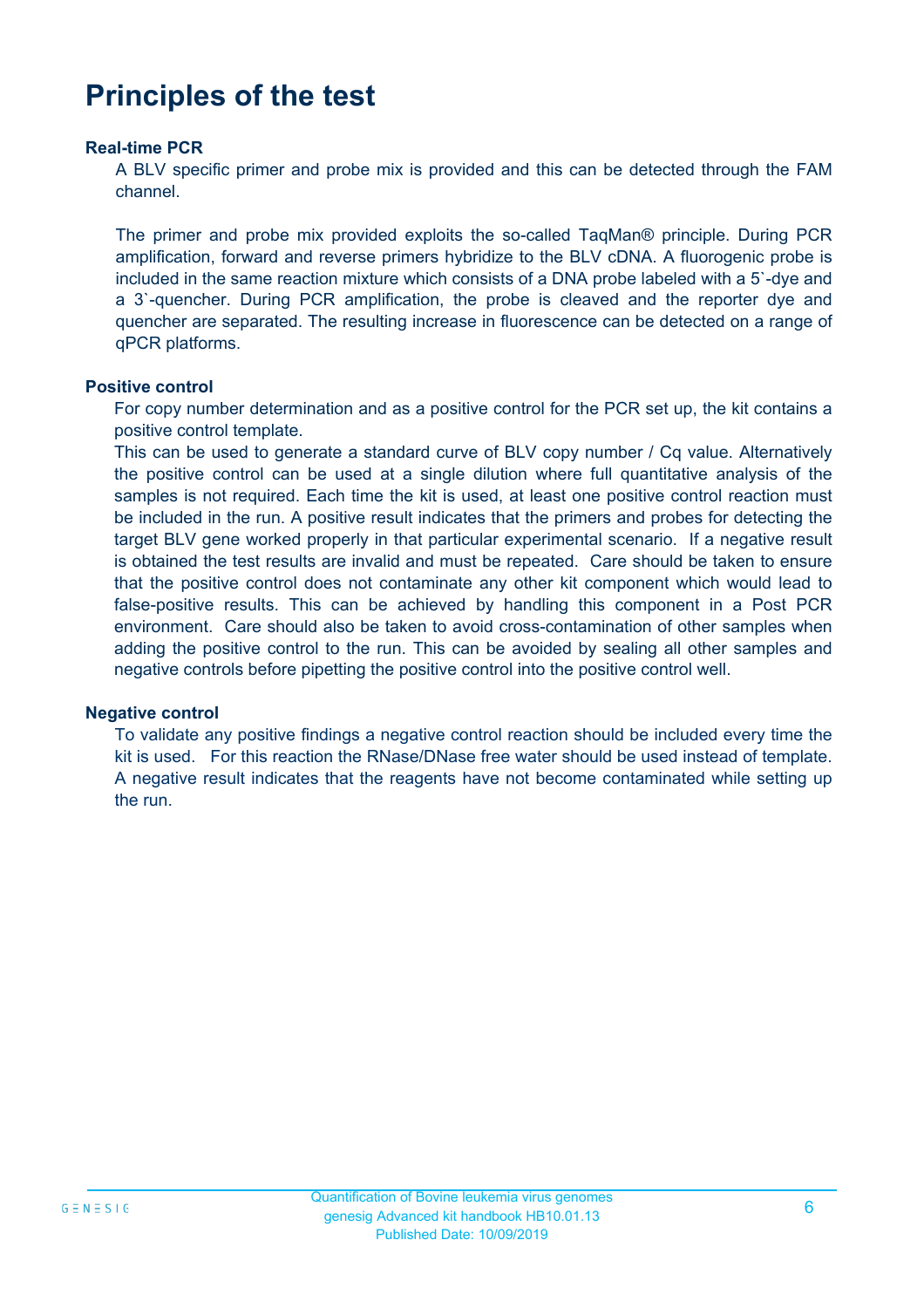#### **Internal RNA extraction control**

When performing RNA extraction, it is often advantageous to have an exogenous source of RNA template that is spiked into the lysis buffer. This control RNA is then co-purified with the sample RNA and can be detected as a positive control for the extraction process. Successful co-purification and qPCR for the control RNA also indicates that PCR inhibitors are not present at a high concentration.

A separate qPCR primer/probe mix are supplied with this kit to detect the exogenous RNA using qPCR. The PCR primers are present at PCR limiting concentrations which allows multiplexing with the target sequence primers. Amplification of the control cDNA does not interfere with detection of the BLV target cDNA even when present at low copy number. The Internal control is detected through the VIC channel and gives a Cq value of 28+/-3 depending on the level of sample dilution.

#### **Endogenous control**

To confirm extraction of a valid biological template, a primer and probe mix is included to detect an endogenous gene. Detection of the endogenous control is through the FAM channel and it is NOT therefore possible to perform a multiplex with the BLV primers. A poor endogenous control signal may indicate that the sample did not contain sufficient biological material.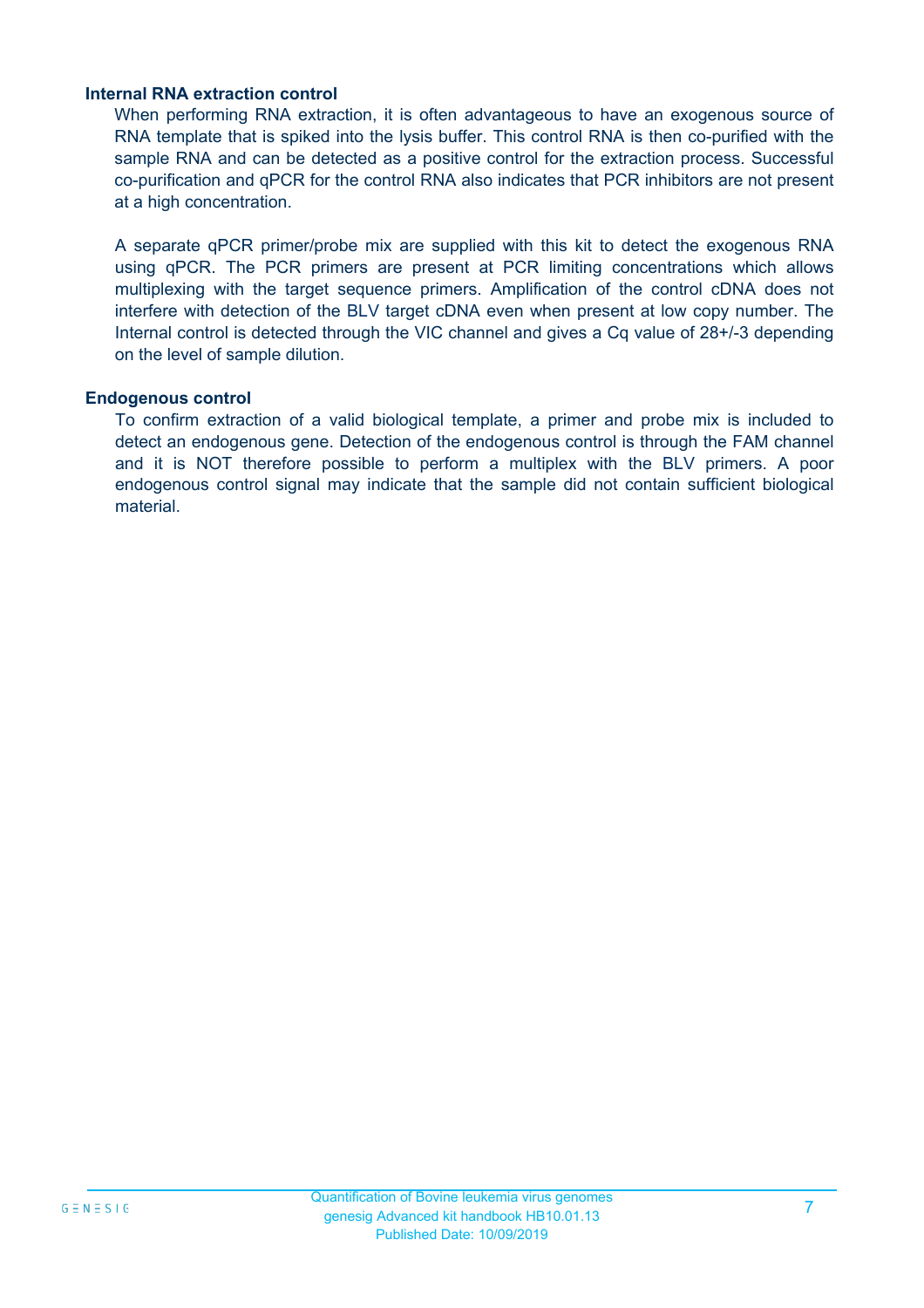### Resuspension protocol

To minimize the risk of contamination with foreign DNA, we recommend that all pipetting be performed in a PCR clean environment. Ideally this would be a designated PCR lab or PCR cabinet. Filter tips are recommended for all pipetting steps.

#### **1. Pulse-spin each tube in a centrifuge before opening.**

This will ensure lyophilised primer and probe mix is in the base of the tube and is not spilt upon opening the tube.

**2. Resuspend the primer/probe mixes in the RNase/DNase free water supplied, according to the table below:**

To ensure complete resuspension, vortex each tube thoroughly.

| Component - resuspend in water                       |          |  |
|------------------------------------------------------|----------|--|
| <b>Pre-PCR pack</b>                                  |          |  |
| BLV primer/probe mix (BROWN)                         | $165$ µl |  |
| Internal extraction control primer/probe mix (BROWN) | $165$ µl |  |
| Endogenous control primer/probe mix (BROWN)          | $165$ µl |  |

**3. Resuspend the internal control template and positive control template in the template preparation buffer supplied, according to the table below:** To ensure complete resuspension, vortex each tube thoroughly.

| Component - resuspend in template preparation buffer |          |  |
|------------------------------------------------------|----------|--|
| <b>Pre-PCR heat-sealed foil</b>                      |          |  |
| Internal extraction control RNA (BLUE)               |          |  |
| <b>Post-PCR heat-sealed foil</b>                     |          |  |
| BLV Positive Control Template (RED) *                | $500$ µl |  |

\* This component contains high copy number template and is a VERY significant contamination risk. It must be opened and handled in a separate laboratory environment, away from the other components.

### RNA extraction

The internal extraction control RNA can be added either to the RNA lysis/extraction buffer or to the RNA sample once it has been resuspended in lysis buffer.

#### **DO NOT add the internal extraction control RNA directly to the unprocessed biological sample as this will lead to degradation and a loss in signal.**

- **1. Add 4µ**l **of the Internal extraction control RNA (BLUE) to each sample in RNA lysis/extraction buffer per sample.**
- **2. Complete RNA extraction according to the manufacturer's protocols.**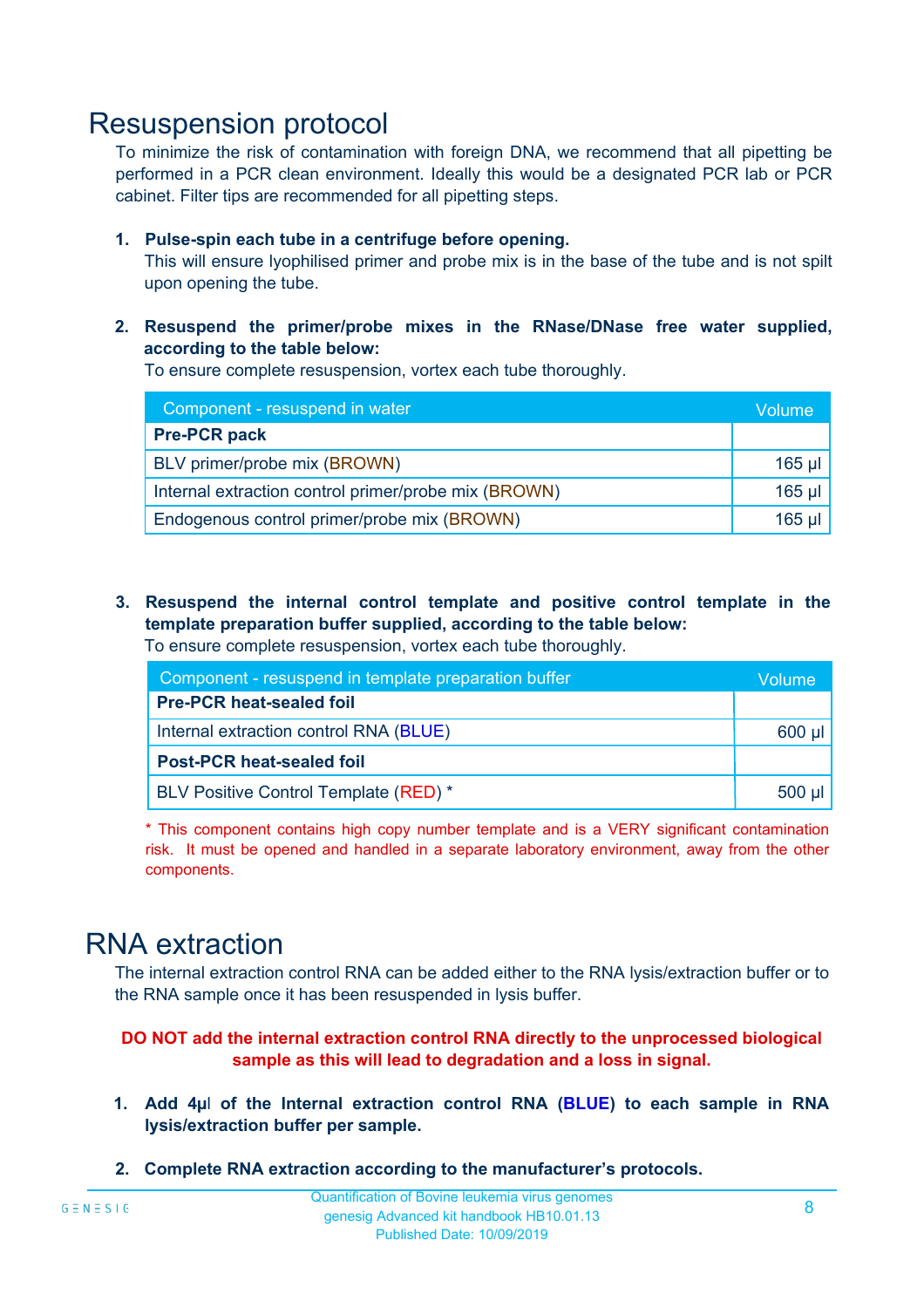## OneStep RT-qPCR detection protocol

#### **For optimum performance and sensitivity.**

All pipetting steps and experimental plate set up should be performed on ice. After the plate is poured proceed immediately to the OneStep amplification protocol. Prolonged incubation of reaction mixes at room temperature can lead to PCR artifacts that reduce the sensitivity of detection.

#### **1. For each RNA sample prepare a reaction mix according to the table below: Include sufficient reactions for positive and negative controls.**

| Component                                                    | Volume   |
|--------------------------------------------------------------|----------|
| oasig OneStep or PrecisionPLUS OneStep 2X RT-qPCR Master Mix | $10 \mu$ |
| BLV primer/probe mix (BROWN)                                 | 1 µl     |
| Internal extraction control primer/probe mix (BROWN)         | 1 µl     |
| <b>RNase/DNase free water (WHITE)</b>                        | $3 \mu$  |
| <b>Final Volume</b>                                          | $15$ µ   |

**2. For each RNA sample prepare an endogenous control reaction according to the table below (optional):**

This control reaction will provide crucial information regarding the quality of the biological sample.

| Component                                                    | <b>Volume</b> |
|--------------------------------------------------------------|---------------|
| oasig OneStep or PrecisionPLUS OneStep 2X RT-qPCR Master Mix | 10 µl         |
| Endogenous control primer/probe mix (BROWN)                  | 1 µI          |
| <b>RNase/DNase free water (WHITE)</b>                        |               |
| <b>Final Volume</b>                                          | 15 ul         |

- **3. Pipette 15µl of these mixes into each well according to your qPCR experimental plate set up.**
- **4. Pipette 5µl of RNA template into each well, according to your experimental plate set up.**

For negative control wells use 5µl of RNase/DNase free water. The final volume in each well is 20ul.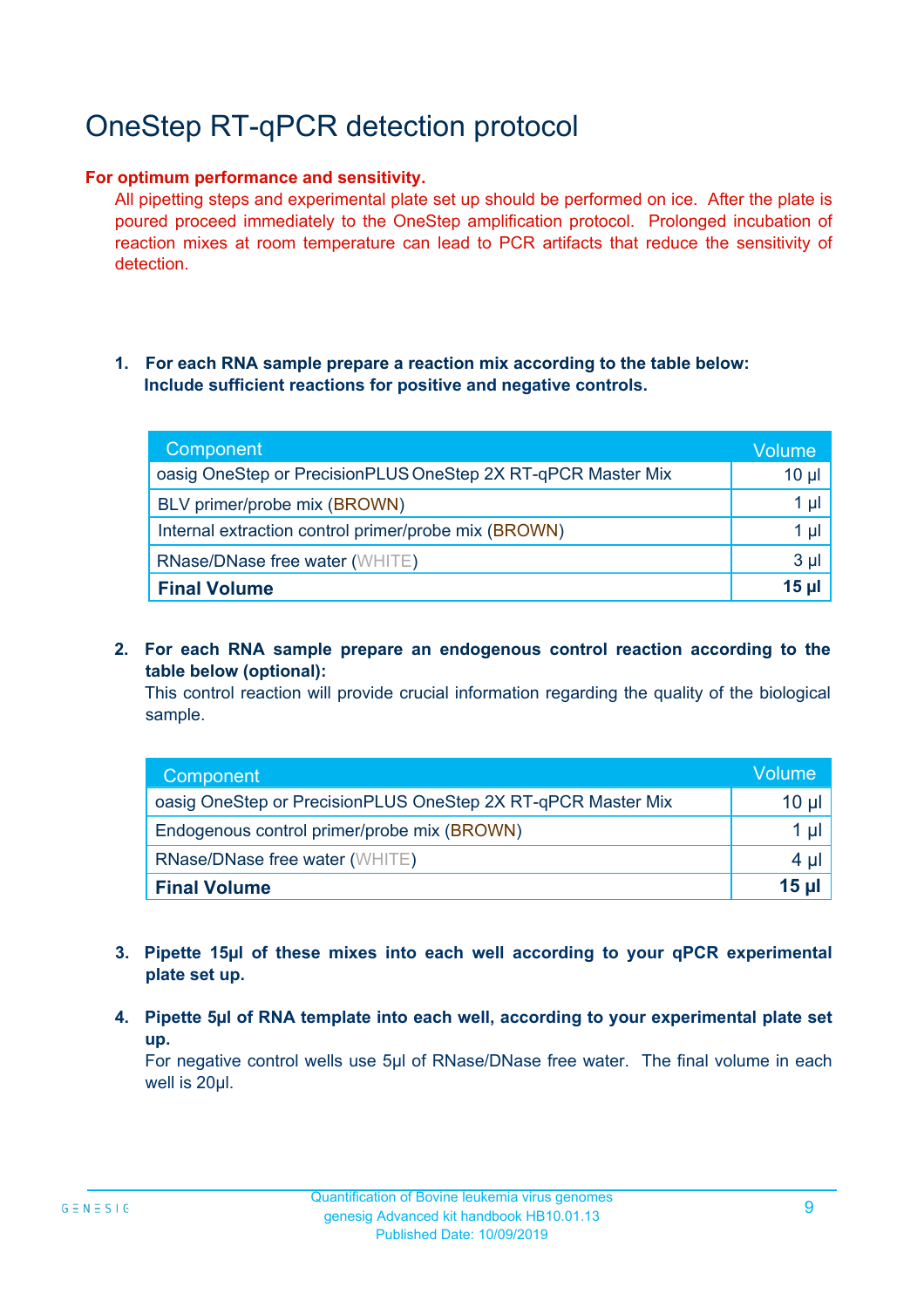**5. If a standard curve is included for quantitative analysis prepare a reaction mix according to the table below:**

| Component                                                    | Volume       |
|--------------------------------------------------------------|--------------|
| oasig OneStep or PrecisionPLUS OneStep 2X RT-qPCR Master Mix | $10 \mu$     |
| BLV primer/probe mix (BROWN)                                 |              |
| <b>RNase/DNase free water (WHITE)</b>                        | $4 \mu$      |
| <b>Final Volume</b>                                          | <u>15 ul</u> |

- **6. Preparation of standard curve dilution series.**
	- **1) Pipette 90µl of template preparation buffer into 5 tubes and label 2-6**
	- **2) Pipette 10µl of Positive Control Template (RED) into tube 2**
	- **3) Vortex thoroughly**
	- **4) Change pipette tip and pipette 10 µl from tube 2 into tube 3**
	- **5) Vortex thoroughly**

**Repeat steps 4 and 5 to complete the dilution series**

| <b>Standard Curve</b>         | <b>Copy Number</b>     |
|-------------------------------|------------------------|
| Tube 1 Positive control (RED) | $2 \times 10^5$ per µl |
| Tube 2                        | $2 \times 10^4$ per µl |
| Tube 3                        | $2 \times 10^3$ per µl |
| Tube 4                        | $2 \times 10^2$ per µl |
| Tube 5                        | 20 per µl              |
| Tube 6                        | 2 per µl               |

**7. Pipette 5µl of standard template into each well for the standard curve according to your plate set-up**

The final volume in each well is 20µl.

## OneStep RT-qPCR Amplification Protocol

Amplification conditions using oasig OneStep or PrecisionPLUS OneStep 2X RT-qPCR Master Mix.

|             | <b>Step</b>                  | <b>Time</b>      | <b>Temp</b> |
|-------------|------------------------------|------------------|-------------|
|             | <b>Reverse Transcription</b> | $10 \text{ min}$ | 55 °C       |
|             | Enzyme activation            | 2 min            | 95 °C       |
| Cycling x50 | Denaturation                 | 10 <sub>s</sub>  | 95 °C       |
|             | <b>DATA COLLECTION *</b>     | 60 s             | 60 °C       |

\* Fluorogenic data should be collected during this step through the FAM and VIC channels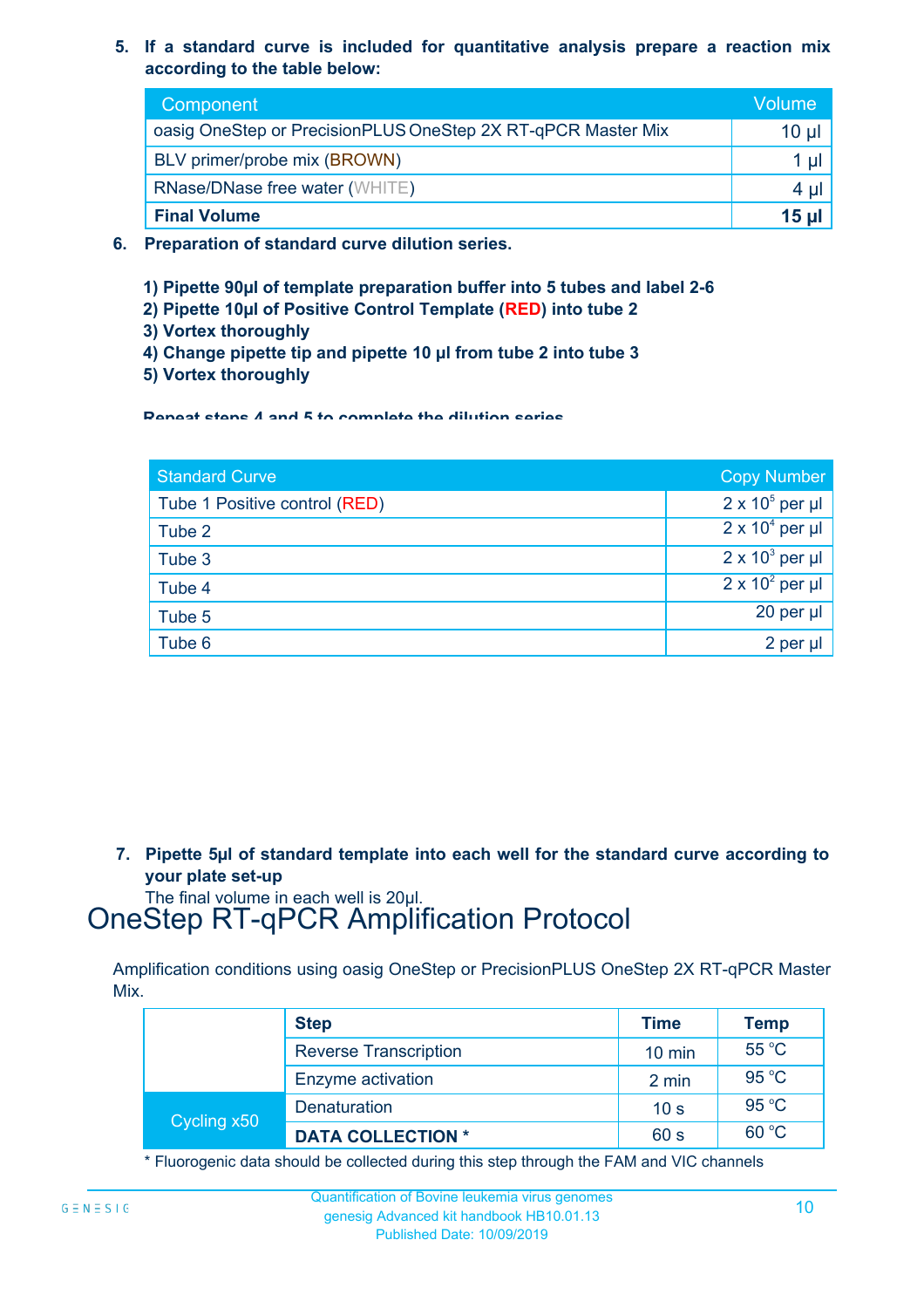### Interpretation of results

| <b>Target</b><br>(FAM) | Internal<br>control<br>(VIC) | <b>Positive</b><br>control | <b>Negative</b><br>control | Interpretation                                                                                                  |
|------------------------|------------------------------|----------------------------|----------------------------|-----------------------------------------------------------------------------------------------------------------|
| $\leq 30$              | $+ / -$                      | ٠                          |                            | <b>POSITIVE QUANTITATIVE RESULT</b><br>calculate copy number                                                    |
| > 30                   | ÷                            | ÷                          |                            | <b>POSITIVE QUANTITATIVE RESULT</b><br>calculate copy number                                                    |
| > 30                   |                              | ٠                          |                            | <b>POSITIVE QUALITATIVE RESULT</b><br>do not report copy number as this may<br>be due to poor sample extraction |
|                        | ÷                            | ٠                          |                            | <b>NEGATIVE RESULT</b>                                                                                          |
| $+ 1 -$                | $+ / -$                      | ٠                          | $\leq 35$                  | <b>EXPERIMENT FAILED</b><br>due to test contamination                                                           |
| $+ 1 -$                | $+ 1 -$                      | ÷                          | $> 35$                     | $\star$                                                                                                         |
|                        |                              | ٠                          |                            | <b>SAMPLE PREPARATION FAILED</b>                                                                                |
|                        |                              |                            |                            | <b>EXPERIMENT FAILED</b>                                                                                        |

Positive control template (**RED**) is expected to amplify between Cq 16 and 23. Failure to satisfy this quality control criterion is a strong indication that the experiment has been compromised.

\*Where the test sample is positive and the negative control is positive with a Cq > 35, the sample must be reinterpreted based on the relative signal strength of the two results:



If the sample amplifies > 5 Cq earlier than the negative control then the sample should be reinterpreted (via the table above) with the negative control verified as negative.



If the sample amplifies < 5 Cq earlier than the negative control then the positive sample result is invalidated and the result should be determined inconclusive due to test contamination. The test for this sample should be repeated.